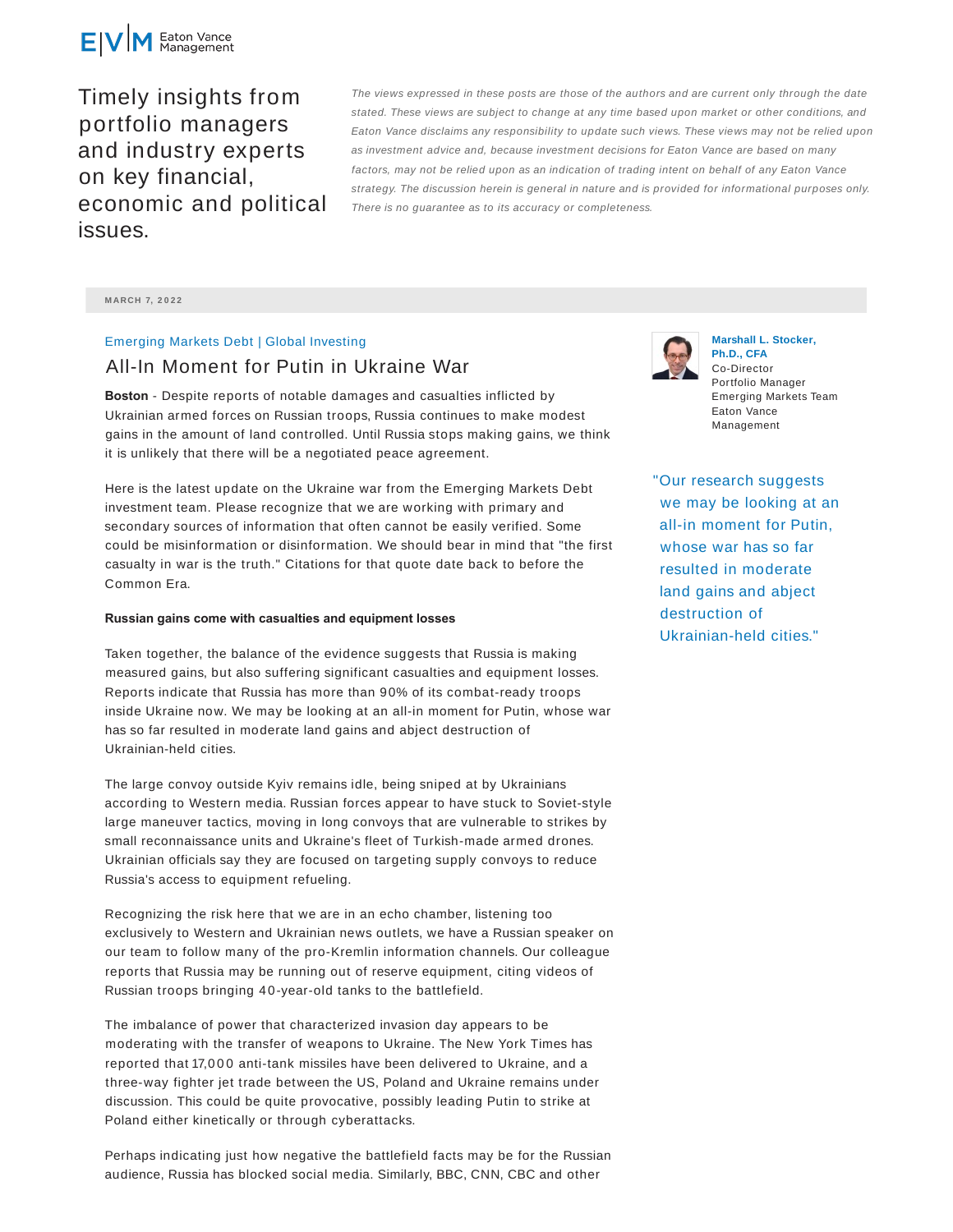foreign media have been pressured to stop reporting from within Russia. Even Radio Free Europe has suspended operations in Russia after tax officials there started a bankruptcy proceeding on March 4.

## **World order continues to reorder**

We continue to see the world order reordering right before our eyes. Finland's president said this weekend that the country will attempt to join NATO as soon as possible. In Sweden, the majority of the population now supports NATO membership. The whole plan to limit the expansion of NATO appears to be backfiring for Putin.

In some ways, we have perceived instances where individuals may be establishing their own foreign policies. For example, at the Stanlow oil refinery near Liverpool, a German-flagged tanker had been granted permission to berth its cargo of oil legally purchased from Russia. A British labor union has instructed workers not to handle the shipment.

This is important because the UK and other European countries have yet to ban Russian oil imports, though headlines on March 7 indicated that the US has pushed for sanctions on Russian oil exports. Altogether, this suggests that an apartheid-like disinvestment campaign could be afoot, regardless of official sanctions.

## **Economic and financial markets feel effects of war**

Such grassroots foreign policy extends even further with the emergence of self-sanctions. For example, Visa, MasterCard and American Express have suspended processing transactions in Russia out of public pressure, not because that activity would be illegal.

Meanwhile, on the Russian side, we see a *soft iron curtain* being erected. Russia's national airline halted all international flights except to Belarus, arguably to keep rented planes away from foreign owners trying to take them back.

With oil sanctions being discussed, we can certainly expect much higher prices for oil. As the third largest oil producer, Russia supplies 5 million barrels per day, which meets 12% of the world's oil demand. We think investors may need to consider the very material possibility that Russia could retaliate by halting or reducing natural gas exports to Europe.

As for capital markets, the Russian ruble had declined another 10% in offshore markets early on March 7. Other Russian markets largely remain frozen, while those assets close to Russia  $-$  like thee of other central European countries  $$ are being hardest hit as investors moved to reduce risk at the beginning of the week.

**Bottom line:** We view Putin's situation as a *Zugswang* in a chess game, where every move he can make will worsen his situation. We think that if he recognizes his position, he would begin to build an off-ramp. When Putin stated over the weekend that the Ukrainian Army was nearly destroyed, one interpretation could be that the job is nearly done. However, we could also interpret this statement as disinformation meant for local Russian consumption.